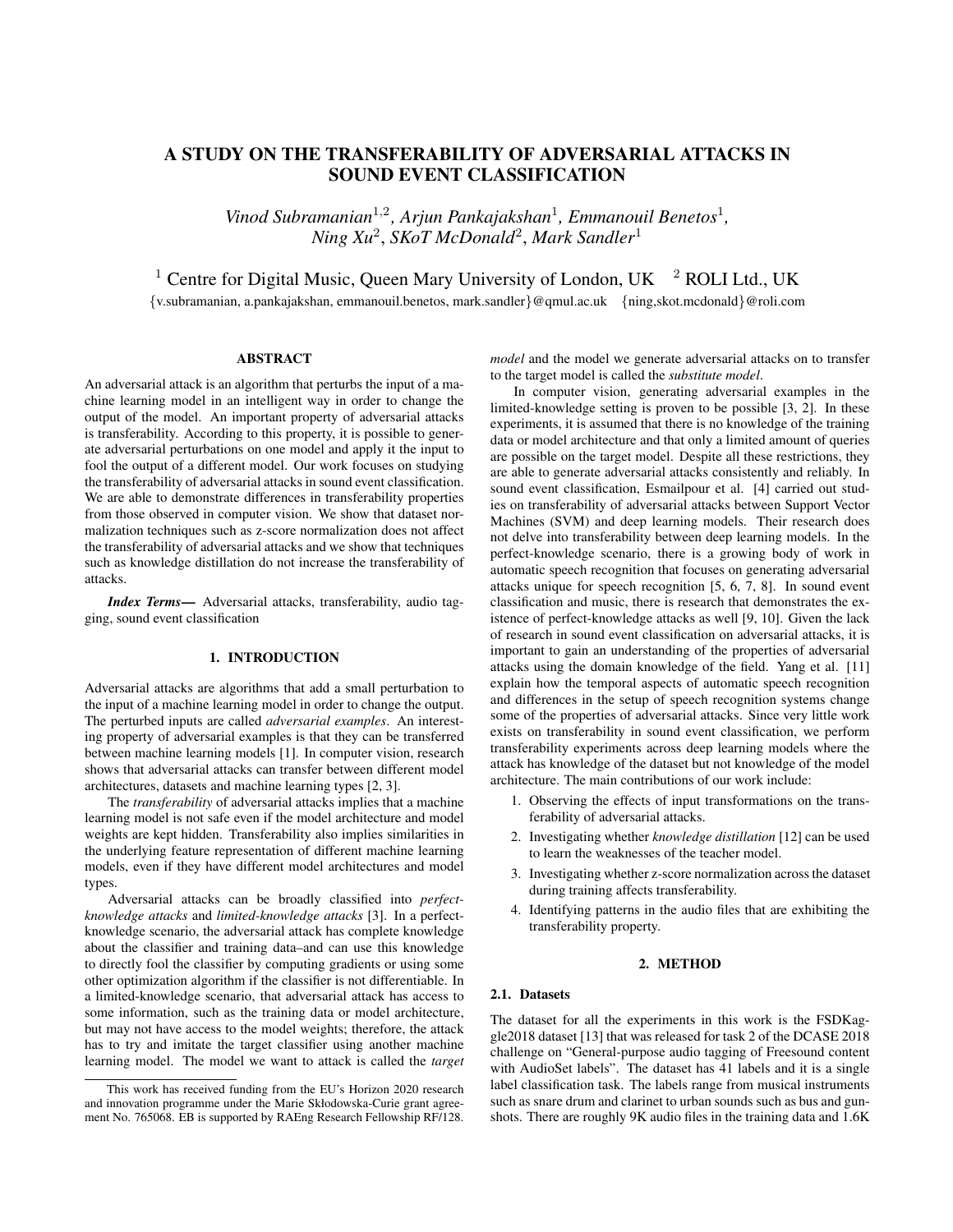| <b>Model</b> | <b>Training</b> | <b>Test</b> |
|--------------|-----------------|-------------|
| <b>VGG13</b> | 0.9714          | 0.8093      |
| <b>CRNN</b>  | 0.9768          | 0.8437      |
| <b>GCNN</b>  | 0.9803          | 0.8437      |
| dense_mel    | 0.9876          | 0.89875     |
| dense_way    | 0.9698          | 0.86125     |

Table 1. Model accuracy on training and test data.

audio files in the test data. The test data is used in our experiments to generate adversarial attacks.

#### 2.2. Deep learning models

The deep learning models used in this work are from groups that participated in task 2 of the DCASE 2018 challenge [13]. From Iqbal et al. [14], we use the VGG13, CRNN and GCNN architectures. The VGG13 model is a convolutional model with a fully connected layer at the end. The CRNN model is a convolutional recurrent neural network that replaces the fully connected layer at the end of the VGG13 model with a bi-directional recurrent layer. The GCNN model is a gated convolutional neural network that replaces the normal convolutions in the VGG13 with gated convolutions. All models have a log mel-spectrogram input with a window size of 1024, hop size of 512, and 64 mel bands between 0-16kHz. The log mel-spectrogram of each input is normalized by the absolute maximum value of that particular input's log mel-spectrogram and is z-score normalized across the training data.

From Jeong and Lim [15], we use the densenet models. The densenet architecture uses dense layers where the input is concatenated with the output to improve the gradient flow. There are two versions of the densenet model, the log mel-spectrogram version (dense mel) and the raw audio version (dense wav). The log melspectrogram version has a window size of 1024, a hop size of 128 and 64 mel bands between 0-16kHz. Batch normalization is applied to the raw audio before it is passed to the log mel-spectrogram layer. All the models use audio sampled at 32kHz. All models use mixup augmentation [16] while training. Model performance on the FSD-Kaggle2018 training and test data is shown in Table 1.

#### 2.3. Adversarial attack

We use the Carlini and Wagner attack  $[17]$  which uses the  $L2$  as a regularizer to reduce the perturbation added to the input. The goal of an adversarial attack can be to generate a *targeted attack* or an *untargeted attack*. A targeted attack is where the algorithm is trying to fool the classifier into a specific target label. An untargeted attack is where the algorithm is trying to minimize the output probability of the current label until the output prediction changes. The untargeted attack does not care about what label the classifier is fooled to. We formalize the Carlini and Wagner attack as follows. Assume the input to classifier C is x,  $\delta$  is the input perturbation, f is some function and  $c$  is a constant:

Minimize 
$$
L2(x, x + \delta) + c \cdot f(x + \delta)
$$
  
such that  $x + \delta \in [0, 1]^n$ 

The purpose of the function  $f$  is to simplify the the optimization problem [17, 1]. In our work  $f$  is defined as:

$$
C(x + \delta) = t \text{ is true if } f(x + \delta) \le 0
$$
  

$$
f(x') = (\max(Z(x')) - Z(x')t)^{+} i \ne t
$$



Fig. 1. Block diagram for all the experimental setups.

 $Z$  denotes the logits layer of the classifier,  $t$  is the target class and  $x' = x + \delta$ . We only use the targeted version of the Carlini and Wagner attack. The target label for each audio file is selected randomly ensuring that the target label is different from the ground truth.

There is a trade-off between generating adversarial attacks quickly and generating the best adversarial attack for an audio file by hyperparameter tuning. We are more interested in generating adversarial attacks quickly. In order to speed up the generation of adversarial attacks we stop optimization once the signal-to-noise ratio (SNR) becomes lower than 20dB, once the output probability of the target model is higher than 0.95 or once the number of iterations exceeds 5000.

### 3. EXPERIMENTS AND RESULTS

The general experimental setup is shown in Fig. 1. There is a model on which we generate adversarial examples; we call this model the *substitute model*. Then we observe how the generated adversarial examples transfer to the other models. The other models are called the *target models*. In each experiment, we alter the substitute model and try to observe the changes in how adversarial examples are transferred to the target models. The target models are from the list of CRNN, GCNN, dense\_mel and dense\_wav.

The audio files of interest for these experiments are the intersection of audio files on which adversarial attacks were successfully generated on the substitute model and the audio files that were correctly classified by the target model. The correct% refers to the percentage audio files in the test data that are audio files of interest. The transfer% refers to the percentage of adversarial attacks on the audio files of interest that fool the target model. The **target**  $%$  refers to the percentage of adversarial attacks on the audio files of interest that fool the target model such that the output label of the target model is the same as the substitute model for the adversarial attack.

### 3.1. Experiment 1

In the first experiment, the VGG13 model is the substitute model and the training configuration is the same as the original paper [14].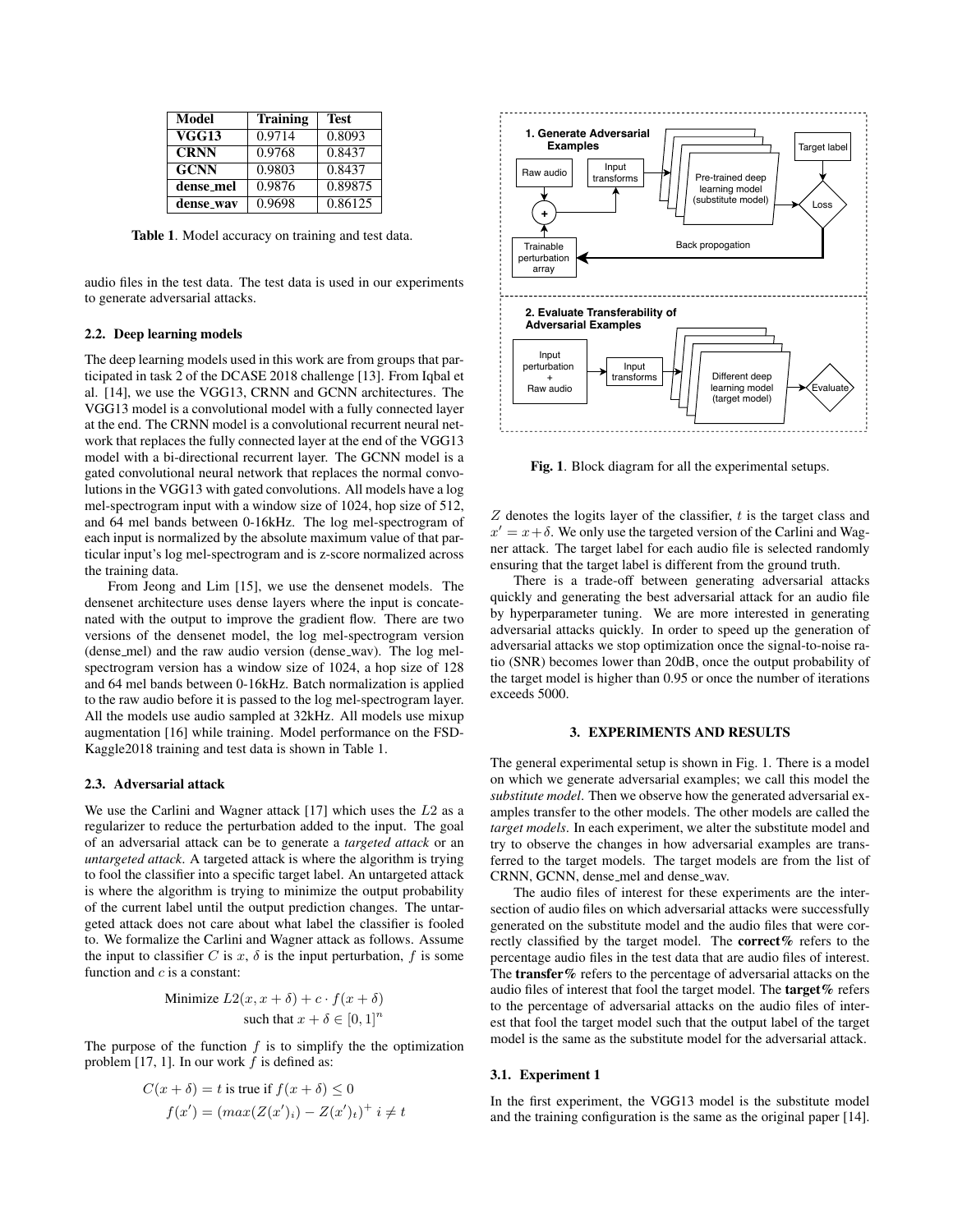| <b>Target model</b> | Transfer% | Target% | Correct $%$ |
|---------------------|-----------|---------|-------------|
| <b>CRNN</b>         | 41.4      | 23.64   | 84.65       |
| <b>GCNN</b>         | 43.9      | 30.6    | 84.72       |
| dense_mel           | 8.9       | 0.2     | 90.26       |
| dense_way           | 4.5       | 0.2     | 83.90       |

Table 2. Experiment 1: Baseline system with VGG13 substitute model

| <b>Target model</b> | Transfer% | Target% | Correct $%$ |
|---------------------|-----------|---------|-------------|
| <b>CRNN</b>         | 43.1      | 9.2     | 85.02       |
| <b>GCNN</b>         | 37.5      | 8.5     | 84.88       |
| dense_mel           | 12.2.     | 0.5     | 90.32       |
| dense_way           | 6.1       | 0.2     | 83.75       |

Table 3. Experiment 2: Knowledge distillation using dense\_mel output to train VGG13

We generate adversarial attacks on the VGG13 model and evaluate the attacks on the CRNN, GCNN, dense\_mel and dense\_wav models. This experiment serves as baseline towards observing the percentage of adversarial attack transfer. We are interested in observing whether different architectures affect transferability. We were able to generate 1479 adversarial attacks out of the 1600 test audio files on the substitute model. The results of the transferability of attacks can be seen in Table 2.

Transferability is high between the VGG13 model and the CRNN and GCNN models at ∼40%, but it fails for both configurations of the dense models. Between the dense models, the transferability is better to the dense mel model, which also has a log mel-spectrogram input. This suggests that the adversarial attacks are less likely to transfer if the input representation is different. It is interesting that the adversarial examples transfer successfully between the VGG13 and CRNN model because the adversarial attack has no knowledge of recurrent layers or their gradients. The target% shows similar trends to the transfer%. The numbers are predictably lower for target% due to the extra condition as described at the start of section 3.

## 3.2. Experiment 2

Experiment 2 modifies the VGG13 substitute model to try and improve the transferability of adversarial attacks on the target models. By using *knowledge distillation* [12] we aim to impart more knowledge of the target models to the substitute model. In knowledge distillation, one model is trained on the soft labels of the other model. In this experiment, we train two VGG13 models–one using the soft labels of the dense mel and one using the soft labels of the CRNN. We do not use mixup augmentation [16] while training.

The VGG13 model trained on the dense\_mel labels successfully generated adversarial attacks on 1416 out of the 1600 test audio files and the VGG13 model trained on the CRNN labels successfully generated adversarial attacks on 1414 out of the 1600 test audio files. Results are shown in Tables 3 and 4.

There is a slight improvement in the transfer% to the dense mel when the VGG13 model is trained with the soft labels of the dense mel but a similar improvement did not happen for transferability to the CRNN when training the VGG13 with the CRNN labels. On contrary, using knowledge distillation with the CRNN labels decreased the target% on the CRNN and GCNN models by a large amount. We take a closer look at these results in the discussion

| Target model | Transfer $\%$ | Target% | Correct% |  |
|--------------|---------------|---------|----------|--|
| <b>CRNN</b>  | 41.4          | 9.2     | 84.72    |  |
| <b>GCNN</b>  | 36.7          | 9.5     | 84.86    |  |

Table 4. Experiment 2: Knowledge distillation using CRNN output to train VGG13

| <b>Target model</b> | Transfer $%$ | Target% | $\bf Correct\%$ |
|---------------------|--------------|---------|-----------------|
| <b>CRNN</b>         | 38.9         | 21.5    | 84.72           |
| <b>GCNN</b>         | 41.9         | 30.4    | 84.79           |

Table 5. Experiment 3 with VGG13 as substitute model trained on no z-score normalization.

section to try and explain the observations with more clarity.

#### 3.3. Experiment 3

Normalizing data across the training set is a common machine learning technique. The VGG13, CRNN and GCNN models use z-score normalization while training. We change the VGG13 substitute model by training it without z-score normalization. The attack was successful on 1480 of the 1600 test audio files. The results are shown in Table 5. Both the transfer% and the target% are more or less unchanged from when the substitute model was trained with z-score normalization. This suggests that the features learned by the deep learning models are similar irrespective of if they are trained with z-score normalization.

#### 4. DISCUSSION

The experiments and results give us a broad overview of the transferability of adversarial attacks. In this section, we look for patterns in the type of audio files that are transferred.

#### 4.1. SNR and output probability

Signal-to-noise ratio (SNR) is computed using the original audio file from the test dataset as the signal and the perturbation added by the adversarial attack as the noise. If the SNR is lower, it means more perturbation was added to generate the adversarial attack. Intuitively, the more noisy a signal is, the more likely the adversarial attack will succeed. Similarly, if the targeted model is highly confident (probable) in its prediction on the original audio file, it might reduce the chance of an adversarial attack changing its prediction. Table 7 plots the data of the output probabilities on the original audio files of interest and the SNR of the adversarial attacks on the audio files of interest.

From the results, there is a clear positive correlation between the output probability of the substitute and target model with the successful transferability of the adversarial attack. While there is a small difference in the average SNR between the successfully transferred and failed adversarial attacks, the standard deviation for both is around 6dB. The larger standard deviation suggests that the small difference in SNR does not mean much.

#### 4.2. Label-wise performance

So far, we have looked at the transferability properties without focusing on specific labels. It is possible that some labels transfer at a much higher rate than other labels. Ideally, we expect that transferability should be independent of labels and that the transferability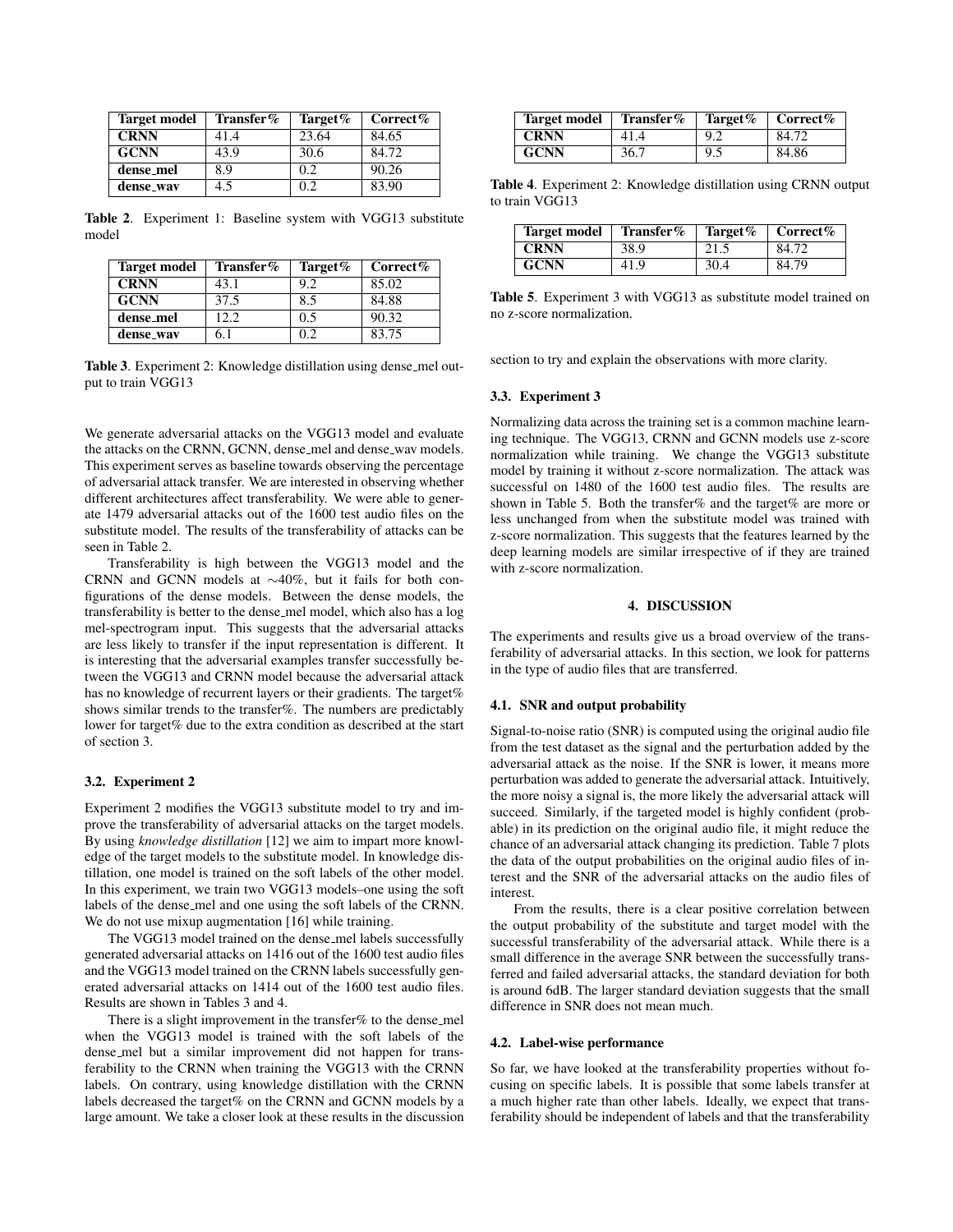| <b>Target</b>                                    | First(transfer $%$ )                                     | Second(transfer $\%$ )                                   | Third(transfer $%$ ) |  |  |
|--------------------------------------------------|----------------------------------------------------------|----------------------------------------------------------|----------------------|--|--|
| Substitute model: original vgg13 model           |                                                          |                                                          |                      |  |  |
| <b>CRNN</b>                                      | Double_bass(70)<br>Fireworks(88)                         |                                                          | Squeak(70)           |  |  |
| <b>GCNN</b>                                      | Drawer(85)                                               | Electric_piano(80)                                       | Gong(76)             |  |  |
| dense_mel                                        | Electric_piano(40.62)                                    | Flute(33.96)                                             | Clarinet(25.92)      |  |  |
| dense_way                                        | Cello(20.00)                                             | Hi-hat(17.64)                                            | Gong(13.33)          |  |  |
|                                                  |                                                          | Substitute model: vgg13 trained with densenet mel labels |                      |  |  |
| dense_mel                                        | Electric_piano(43.75)<br>Flute(56.60)<br>$Hi-hat(32.26)$ |                                                          |                      |  |  |
| <b>CRNN</b>                                      | Fireworks(94.74)<br>Trumpet $(90.62)$                    |                                                          | Flute(72.22)         |  |  |
| <b>GCNN</b>                                      | Flute(80.39)                                             | Electric_piano(73.33)                                    | Fireworks(72.22)     |  |  |
| Substitute model: vgg13 trained with crnn labels |                                                          |                                                          |                      |  |  |
| <b>CRNN</b>                                      | Fireworks(100)                                           | Trumpet $(90.62)$                                        | Flute(84.31)         |  |  |
| <b>GCNN</b>                                      | Fireworks(92.30)                                         | Cello(75.55)                                             | Flute(72.55)         |  |  |

Table 6. Top-3 labels' transferability under different substitute models.

|             | VGG13 prob. |      | Target prob. |      | SNR(dB) |       |
|-------------|-------------|------|--------------|------|---------|-------|
| target      |             |      |              |      | s       |       |
| <b>CRNN</b> | 0.50        | 0.65 | 0.59         | 0.74 | 28.27   | 29.72 |
| <b>GCNN</b> | 0.50        | 0.66 | 0.52         | 0.70 | 28.62   | 29.30 |
| dense_mel   | 0.48        | 0.58 | 0.79         | 0.92 | 28.84   | 29.06 |
| dense_way   | 0.49        | 0.58 | 0.57         | 0.90 | 26.55   | 28.94 |

Table 7. Comparing the average SNR and output probability of the substitute and target model on adversarial attacks that transferred successfully (s) and failed to transfer (f).



Fig. 2. Label distribution of the ground truth labels and the substitute model's adversarial labels.

per label should be close to the overall rate of transferability. In order to understand this better, we analyze the relationship of the ground truth labels from the test dataset and the adversarial target labels of the substitute model with transferability. Figure 2 shows the label distribution of the ground truth labels and the adversarial target labels of the substitute model.

The test dataset of FSDKaggle2018 does not have a uniform distribution between classes. Label numbers 30 and 39 have over 80 audio files when the average number per label is around 30. The target labels have a more uniform distribution because they are selected randomly. Table 6 shows the top 3 labels' transferability between the substitute model and the target model.

We can see that certain labels perform much better than the average performance such as Fireworks, Electric piano, Flute etc. It is interesting that there seems to be a specific set of labels that is more transferable. The CRNN is consistently fooled by Fireworks, the GCNN by the Electric piano etc.

Table 6 sheds more clarity on what knowledge distillation is doing. The broader results from Experiment 2 implies that knowledge distillation does not succeed in imparting meaningful knowledge to the substitute model. However, we can now see that knowledge distillation improves the transferability on certain labels. For example the VGG13 was already fooling Electric piano and Flute the most against the dense mel model, but training with the dense mel labels improved the ability to fool these labels from 40.62% to 43.75% and 33.96% to 56.60% respectively. In fact, this ability to fool those particular labels more spills over to fooling the CRNN and GCNN. With this VGG13 model, Flute is suddenly much more transferable for the CRNN and GCNN models. Similarly, training with the CRNN labels improves the Fireworks and Flute performance on the CRNN and make Fireworks the most transferable for the GCNN model. This suggests that there are label specific features that are being exploited to generate adversarial attacks.

## 5. CONCLUSION

The results suggest that the transferability of adversarial attacks is affected by the input transformation. When the input transformation is identical, it is similar to the transferability experiments in computer vision and there is transferability between models. When the hyperparameters of the input transform are different, as in the case of the dense mel, or the input representation is completely different, as in the case of the dense wav, the transferability is almost nonexistent. However, z-score normalization of the input does not seem to affect the transferability of adversarial attacks. Using knowledge distillation to learn the features of another deep learning model does not affect transferability as well, however a closer analysis of the improvement in transferability at the label level suggests that there is some part of the features that is being learned.

This paper scratches the surface of adversarial attacks in sound event classification. There is obvious room for improvement to increase both the transfer% and target%. It is important to improve the transferability of adversarial attacks so that we can understand the security threats that a sound event classification are going to face when deployed in the real world. From an interpretability perspective, future work will focus on disentangling the complicated relationship between model architecture, input representations and training data.